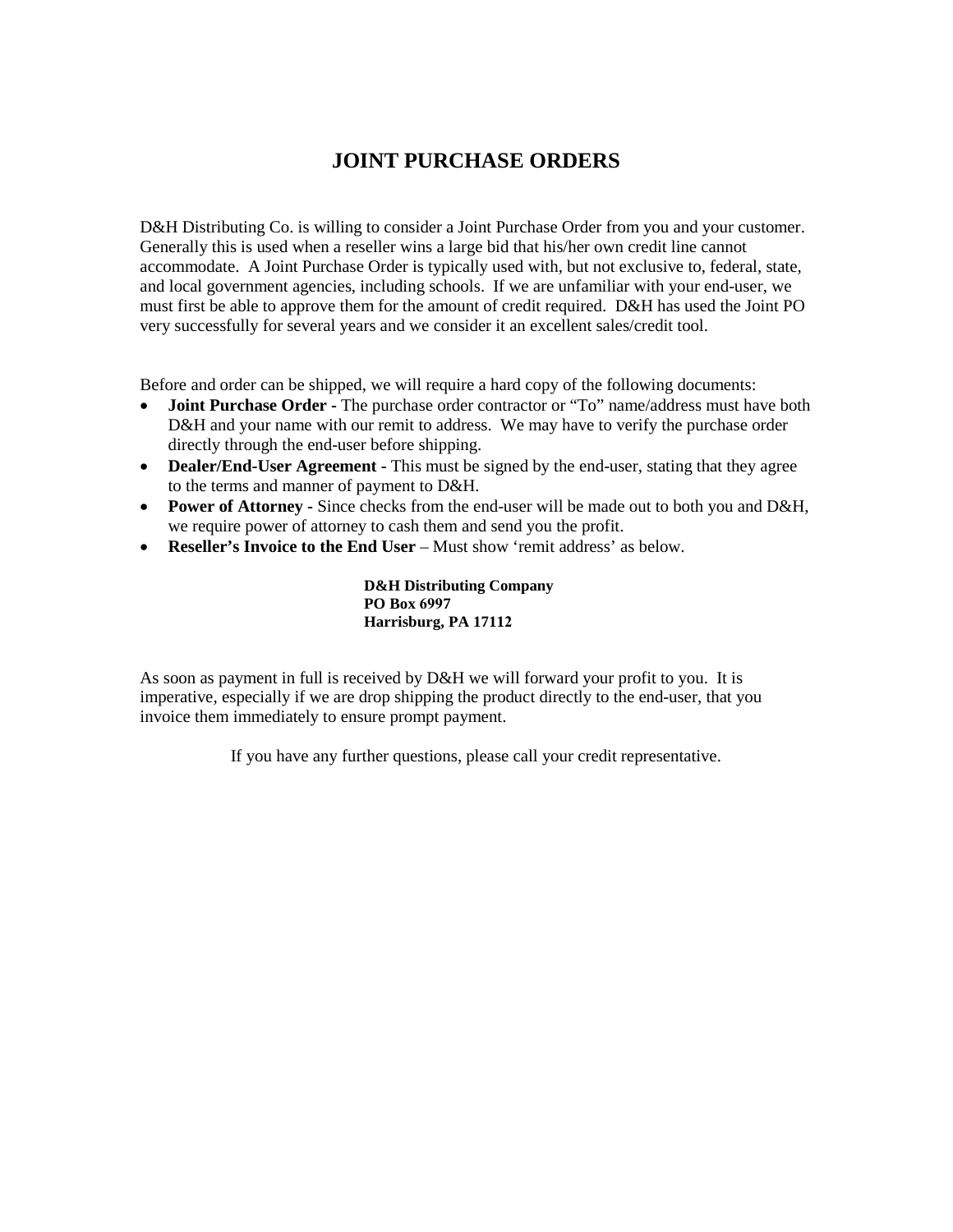# **JOINT REMIT PROGRAM AGREEMENT**

Whereas the undersigned Reseller , \_\_\_\_\_\_\_\_\_\_\_\_\_\_\_\_\_, has accepted or will accept purchase orders from  $(the "End-User")$  under an agreement in which the End-User will be obligated to pay sums due to the Reseller upon fulfillment of orders, *and*

Whereas, Reseller wishes to obtain credit from The D&H Distributing Co. to facilitate such transactions; *and*, whereas Reseller agrees that such orders may be fulfilled by direct shipment to its End-User from The D&H Distributing Co., Inc; therefore, the undersigned Reseller and The D&H Distributing Co., Inc. agree as follows:

- 1. Reseller agrees to provide D&H with: 1) a copy of the End-User's purchase order; 2) a copy of the Reseller's invoice to the End-User showing the Reseller's name, but also listing The D&H Distributing Co's remittance address as its remittance address, and 3) a sales contract or End-User Agreement form signifying that the End-User agrees to send payment to the remittance address shown.
- 2. Reseller agrees to execute the Irrevocable Power of Attorney supplied herewith and to be bound by its terms.
- 3. The D&H Distributing Co. agrees to promptly indicate approval or disapproval of End-user acceptability under this program.
- 4. If accepted, The D&H Distributing Co. agrees to direct ship all orders to End-User using packing slips identifying the Reseller's name, and not D&H's.
- 5. Collection calls are the responsibility of the Reseller unless an alternative is previously agreed upon.
- 6. End-User payments received under this program will be deposited by D&H; payments will be credited to the Reseller's account with D&H and D&H further agrees to remit the remaining balance to Reseller. Any payments erroneously remitted to Reseller will be forwarded to D&H by Reseller for deposit. D&H in its sole discretion has the right to offset amounts payable to Reseller under this agreement in order to satisfy any unpaid obligations of Reseller to D&H and/or its affiliates. Regardless of whether such unpaid obligation arose from this agreement.
- 7. In the Event that D&H commences a lawsuit to enforce this agreement or any term herein, Reseller shall be liable for the reasonable attorneys' fees of D&H.
- 8. D&H Distributing Co. hereby reserves to itself, and Reseller further grants to D&H Distributing Co., a security interest in the goods which are subject of this Agreement, and in all goods shipped to Reseller or End-User, and the proceeds thereof, to secure payment of the purchase price of those goods. Reseller attests to the legitimacy and identity of the End-User and acknowledges that D&H is relying on the reseller's attestation in End-User's legitimacy in entering into this transaction. Reseller shall be fully responsible for payment for all product shipped to End-User pursuant to this transaction without exception including in cases of fraud and/or identity theft.
- 9. Any controversy or claim arising out of or relating to this agreement, or the breach thereof, shall be resolved through litigation in the Court of Common Pleas for Dauphin County, Pennsylvania.

Reseller's Signature / Date

Name & Title (please print)

D&H Distributing Co., Inc.

D&H Signature / Date

Name & Title

Reseller's address

Date accepted by D&H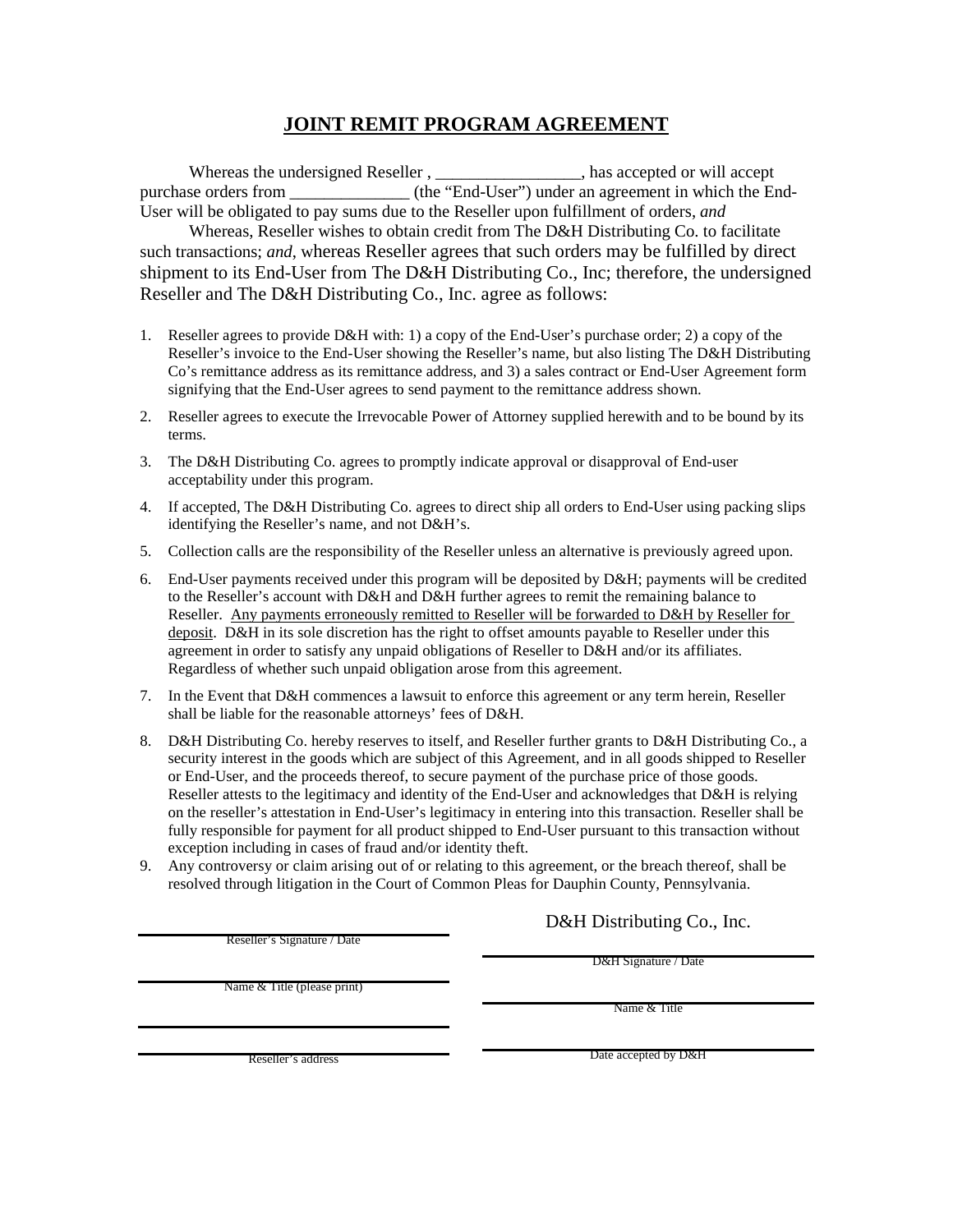#### **POWER OF ATTORNEY (RE-SELLER NAME/LETTERHEAD)**

I, (Principal's Name), having full authority on behalf of (re-seller company name), do hereby appoint D&H Distributing Company to be attorney-in-fact for the following purpose:

To endorse payment from the (End-User Organization Name) on behalf of (Customer's Name) for Purchase  $Order(s)$ # \_\_\_\_\_\_\_\_\_\_\_\_\_\_\_\_\_\_\_\_\_\_\_\_\_\_\_\_\_\_\_\_.

Principal's name and title

\_\_\_\_\_\_\_\_\_\_\_\_\_\_\_\_\_\_\_

\_\_\_\_\_\_\_\_\_\_\_\_\_\_\_\_\_\_\_\_\_\_\_\_\_\_\_\_\_\_\_\_\_\_\_

Date

State of:\_\_\_\_\_\_\_\_\_\_\_\_\_\_\_\_\_\_\_\_\_\_

County of:\_\_\_\_\_\_\_\_\_\_\_\_\_\_\_\_\_\_\_\_

\_\_\_\_\_\_\_\_\_\_\_\_\_\_\_\_\_\_\_\_\_\_\_\_\_\_\_\_\_\_\_\_\_\_

On this \_\_\_\_\_\_\_\_ day of \_\_\_\_\_\_\_\_\_, 20\_\_\_, before me a Notary Public, in and for the County and State aforesaid, came Principal Name, who is personally know to me to be the same person who executed the foregoing instrument of writing and duly acknowledged the execution of the same.

In Witness Whereof, I have set my hand and affixed my notarial seal the day and year last above written.

Notary Public

\_\_\_\_\_\_\_\_\_\_

Date